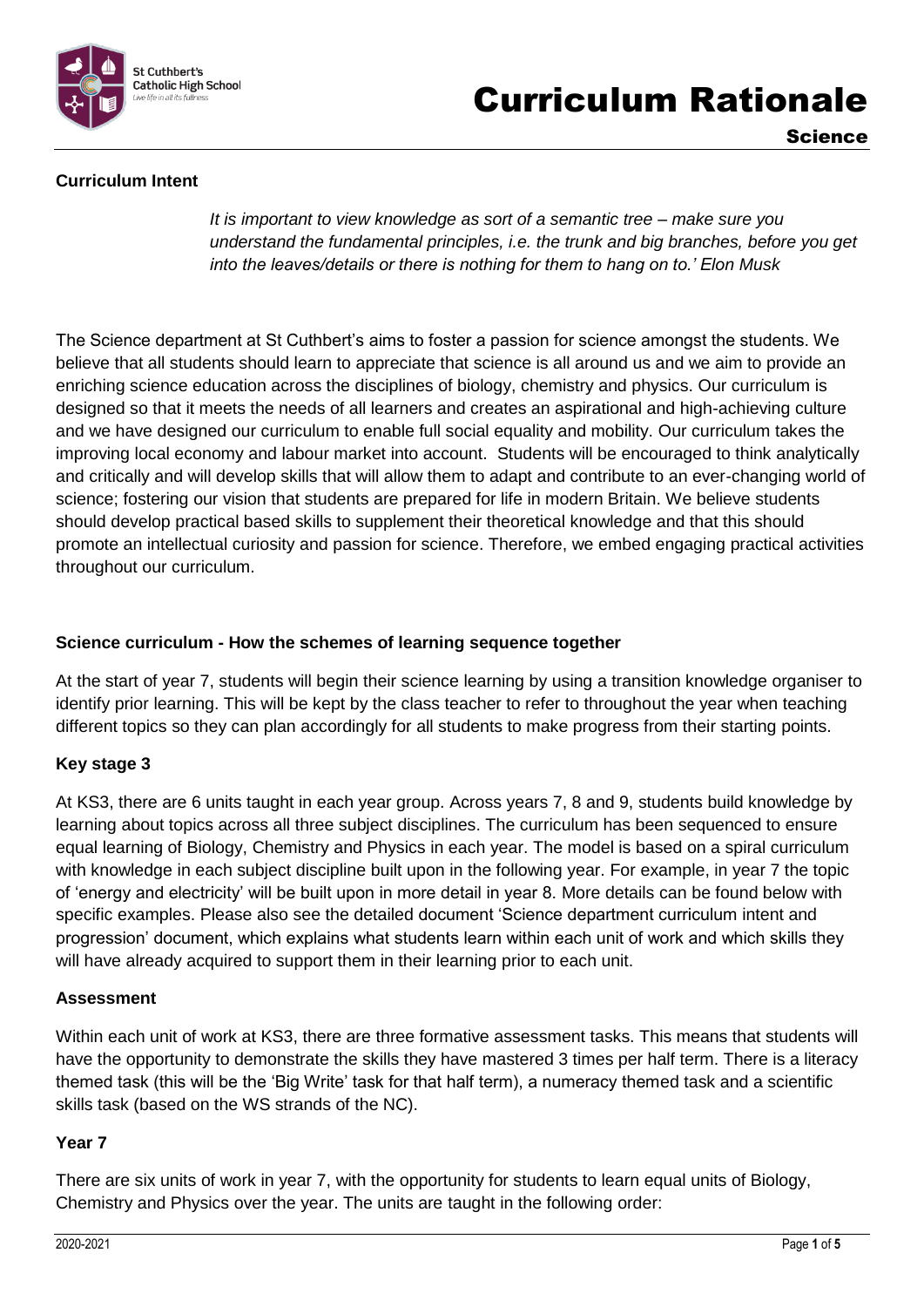

Science

- 1. Introduction to a lab & acids and alkalis (Chemistry)
- 2. Energy & Electricity (Physics)
- 3. Cells to systems (Biology)
- 4. Particle theory (chemistry)
- 5. Forces and magnetism (Physics)
- 6. Ecosystems and Feeding Relationships (Biology) equipment-outside

In year 7, Chemistry is first, because it promotes a passion for the subject as it lends itself to lots of engaging practical work (as explained below). The Biology unit 3 requires the use of plants and promoting curiosity for the outside world and so is left until after Christmas, when there is more light available and better weather. This leaves the first Physics unit to naturally fall in between the two- this is why the units are taught in this order. Particle theory is the next fundamental scientific principle that students need to understand before moving on to learn about how objects interact in the forces topic. Ecosystems is left until the end as it ties in with an SMSC opportunity for students to expand their cultural capital on a visit to Chester zoo in the summer term.

In year 7, students have the opportunity to develop all of the key skills across Biology, Chemistry and Physics for the first time. The units are taught in a way so that students are inspired by Science from the very beginning, with opportunities to develop practical skills right from the offset in unit 1. This is why acids and alkalis is the first unit- it gives lots of opportunities to use a variety of scientific equipment, allowing students to develop confidence working in a lab quickly. In unit 2, students will be able to practice skills they have learnt in unit 1 whilst applying them to theory. For example, developing their practical skills and evaluation skills for more complex practical activities. This links to the work they started with acids and alkalis in unit 1 because they'll rely on their foundation practical skills to use more complex equipment in unit 2. In unit 3, students will study Biology for the first time, so by the end of the first three units, they have had the opportunity to acquire knowledge across all three subject disciplines in science. Students will use their developed practical skills from units 1 and 2 to be introduced to using a microscope for the first time correctly. In unit 4, students revisit a Chemistry topic again, they will use their skills and knowledge from unit 1 and apply them to develop their practical skills in work that is more intricate than before (e.g.- making accurate measurements to produce a compound- this is theory that they learnt in unit 1). In Unit 5, students will build upon their Physics knowledge with their second Physics unit. They will be developing maths in science skills in this unit, whilst continuing to embed practical skills and learning how to apply their knowledge to new and unfamiliar situations. They will need their understanding of the particle model to consider how forces cause interactions between objects. (For example, they will learn about how magnets work and explore their applications in our world). In unit 6, students study their second Biology unit. Whilst using their knowledge from the first biology unit (unit 3) earlier in the year, they will use their understanding of plants and photosynthesis to learn how energy is transferred through food chains.

## **Year 8**

There are six units of work in year 8, taught in the following order:

- 1. Chemical Reactions (Chemistry)
- 2. Organ Systems (Biology)
- 3. Energy (Physics)
- 4. Health, Fitness and Disease (Biology)
- 5. Atoms, elements and the periodic table (Chemistry)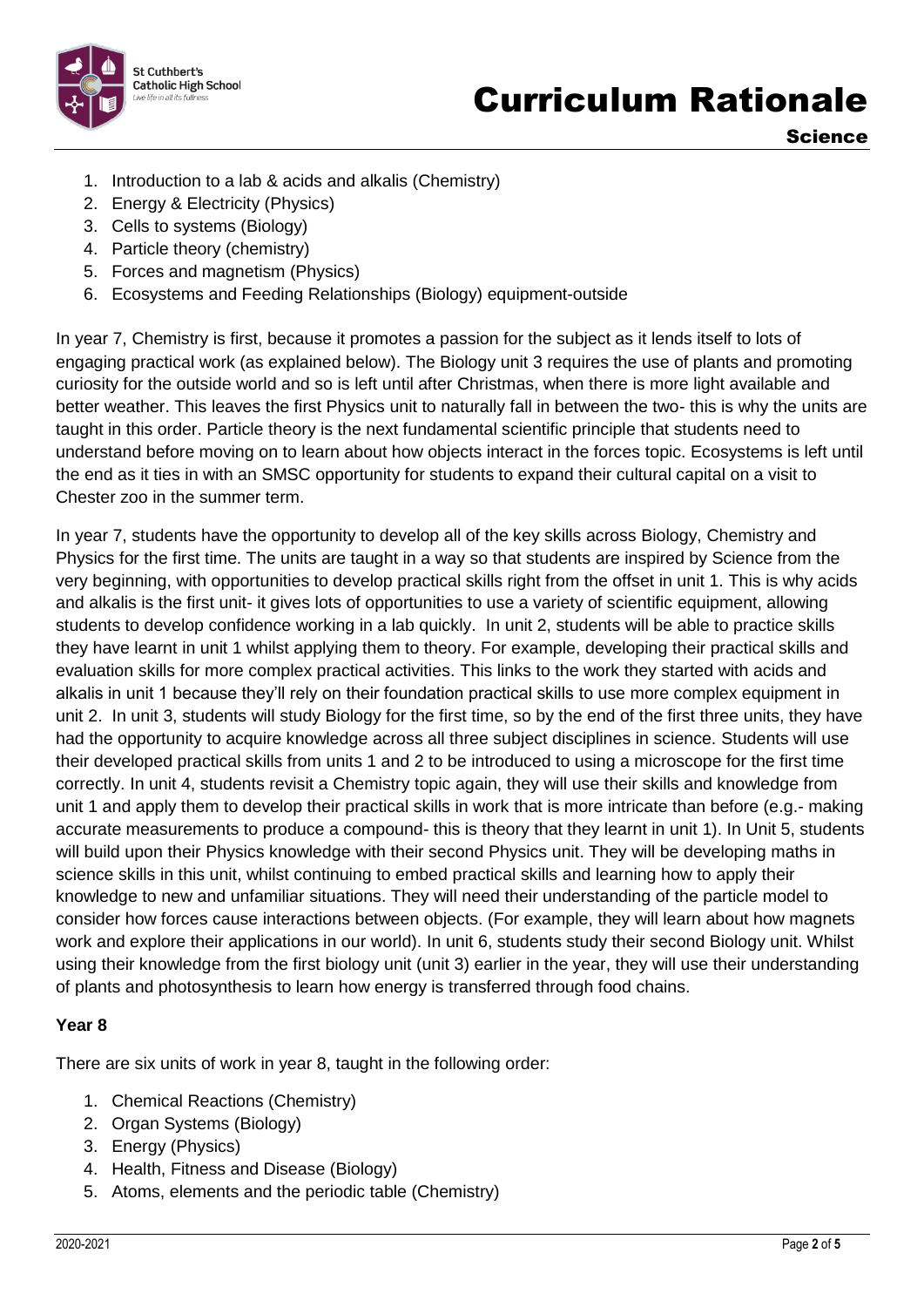

Science

## 6. Earth, Space and Cycles (Physics/Chemistry)

The subject disciplines are taught in this order based on a variety of reasons. Although the sequence in year 7 was Chemistry, Physics, Biology- it is slightly different in year 8. There isn't a reliance on the use of plants and the outdoors so much in 'Organ systems', so it doesn't need to be saved until later in the year (as was the case in year 7). Also, units 1 and 3 are practical heavy subjects, with more theory focus in unit 2, so it lends itself to interleave practical based units with more theory based units to keep students engaged throughout their learning, rather than having all practical work weighted towards one end of the year. Unit 5 is also practical heavy, and so is taught after the second biology unit. Unit 6 again relies on exploring the world around us and so is best taught in the summer term where use of outdoors can be relied on.

In year 8, the students will move their learning on from year 7 and the spiral nature of the science curriculum becomes more apparent. There are still 2 units from each subject discipline. In unit 1, students consolidate their knowledge from unit 4 in year 7 and build upon their knowledge of the particle model from year 7 to collect data to further prove the theories they have learnt in year 7 (for example, collecting changing state data). In unit 2, students learn about organ systems in detail, relying on their knowledge of cells from year 7. They will develop explanation skills of how organ systems work, whereas in year 7 they could describe the parts of general animal and plant cells, they will now learn to explain the function of specialised cells within organ systems. In unit 3, students will apply their understanding of energy stores in year 7 to explain different forms of heat transfer (conduction, convection and radiation). They will then use their knowledge of energy transfer from year 7 to learn about energy efficiency. In unit 4, students will use their knowledge and understanding of cells from year 7 to learn about different pathogens and the effects they have on the body. They will further develop their investigation skills of using a microscope from the cells to system unit in year 7 too. In unit 5, students will build upon their chemistry knowledge on elements from year 7 to learn about the periodic table in more detail and to identify patterns and trends from data based on this. They will also build upon their knowledge of properties of materials from KS2 to investigate more complicated properties (eg thermal conductivity). In unit 6, students will build upon their knowledge of Earth and Space from KS2 to learn about the structure of the Earth. They will use their knowledge about energy from year 7 and 8 to learn about how the Earth cycles its resources. They will also build upon their evaluation skills as they evaluate models.

## **Year 9**

In year 9, there are six units. The  $4<sup>th</sup>$  unit is a scientific skills unit, which assimilates all of the scientific skills that students have built throughout their KS3 studies in Science. Units 5 and 6 are units for extending knowledge and broadening students cultural capital beyond the scope of the KS3 NC, whilst instilling intellectual curiosity and passion for science.

The units are:

- 1. Inheritance, Genetics and evolution (Biology)
- 2. Reactivity Series (Chemistry)
- 3. Waves (Physics)
- 4. Scientific Skills
- 5. Extending knowledge-Earth's resources
- 6. Extending knowledge- Transport in animals and plants (Biology)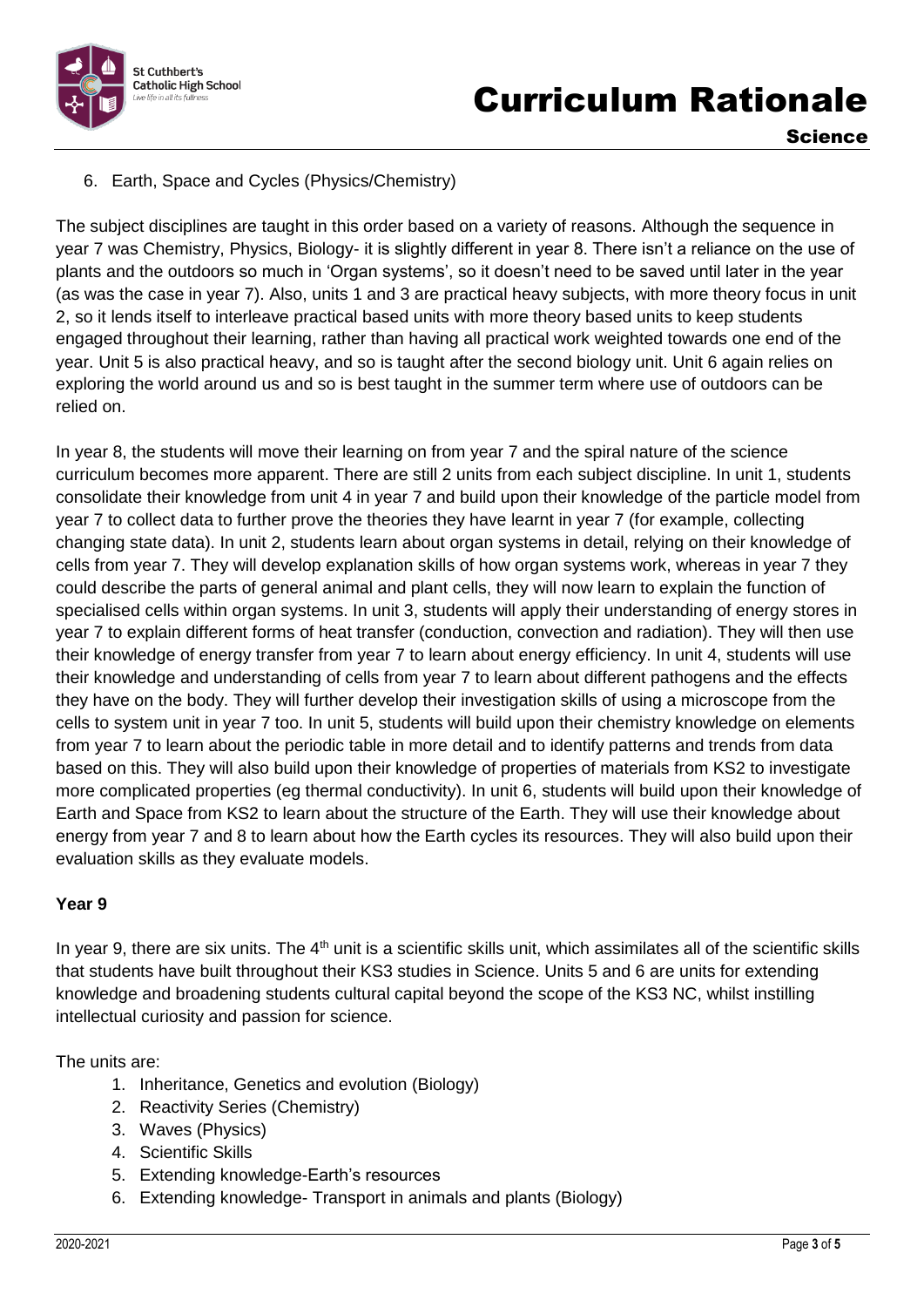

# Curriculum Rationale

Science

In unit 1, students will use their knowledge from the Biology units they have learnt in years 7 and 8 to learn about what is inside the nucleus of our cells and how this information is used for inheritance and genetics. They will also build upon their current Biology knowledge further to explain how adaptations affect organisms in the process of natural selection. In unit 2, students will consolidate and build upon all of their chemistry knowledge from years 7 and 8 on particle theory, atoms, elements and the periodic table. They will start to explain the properties and relationships in certain groups of the periodic table in more detail. They will also build upon their knowledge of properties of materials from year 8 to explain how metals react to form metal compounds. In unit 3, students will consolidate their physics learning from years 7 and 8 to learn about waves. They need their knowledge of energy transfer to explain the properties of different waves and then learn about their applications to every day uses. In unit 4, students will begin to bridge the gap between KS3 and GCSE. They will develop their scientific enquiry skills to support them in preparation for required practical activities that will come in year 10. They will fine tune all of their skills thus far throughout all of the units they have learnt in KS3 to consolidate knowledge of units and measurements and will begin to learn the importance of converting between units in more detail. They will practice measuring values accurately in smaller increments. They will master their skills in analysing data and consider errors in investigations. They will master describing trends in results from graph data and will demonstrate mastery in following and constructing methods for scientific experiments. In unit 5, students will build upon their KS3 knowledge to deepen their understanding of the world around them. They will develop problem solving skills as they use their science knowledge to consider how scientists address challenges on how we might use our resources effectively (for example how we can extract metals efficiently, how we can utilise carbon resources on earth, how scientists can operate sustainably to minimise the use of the Earth's limited resources and how manufacturing processes are made more efficient in industry). In unit 6, students will deepen their understanding from year 7 and 8 on cells and organ systems to further learn about and master transport systems for multicellular organisms. They will use their knowledge of the function of organ systems (in both plants and animals) to explain and evaluate their effectiveness.

## **Year 10 and 11**

Students will then formally begin their GCSE learning, relying on skills that they have developed in units 4, 5 and 6 of year 9. They will begin learning AQA Combined Science Synergy, following the recommended sequence of learning suggested by AQA. This benefits the students of St Cuthbert's because each unit sequentially links to a range of different applications of science within the outside world and helps to continually broaden student horizons and develop their cultural capital as they learn. The nature of this specification is that each unit incorporates skills across all three subject disciplines, so that students can make links across the three disciplines, rather than seeing them as three separate entities. Since students are continually learning a range of Biology, Chemistry and Physics within each unit, their curriculum at KS4 is varied and engaging and gives our students a sense of how scientists work in the real world, utilising skills and knowledge from all three subject disciplines. Detailed explanation of each unit and how they link together to build upon knowledge from KS3 can be found in the document 'Science department curriculum intent and progression'. There are 8 units:

- 1. Building Blocks
- 2. Transport over larger distances
- 3. Interactions with the environment
- 4. Explaining change